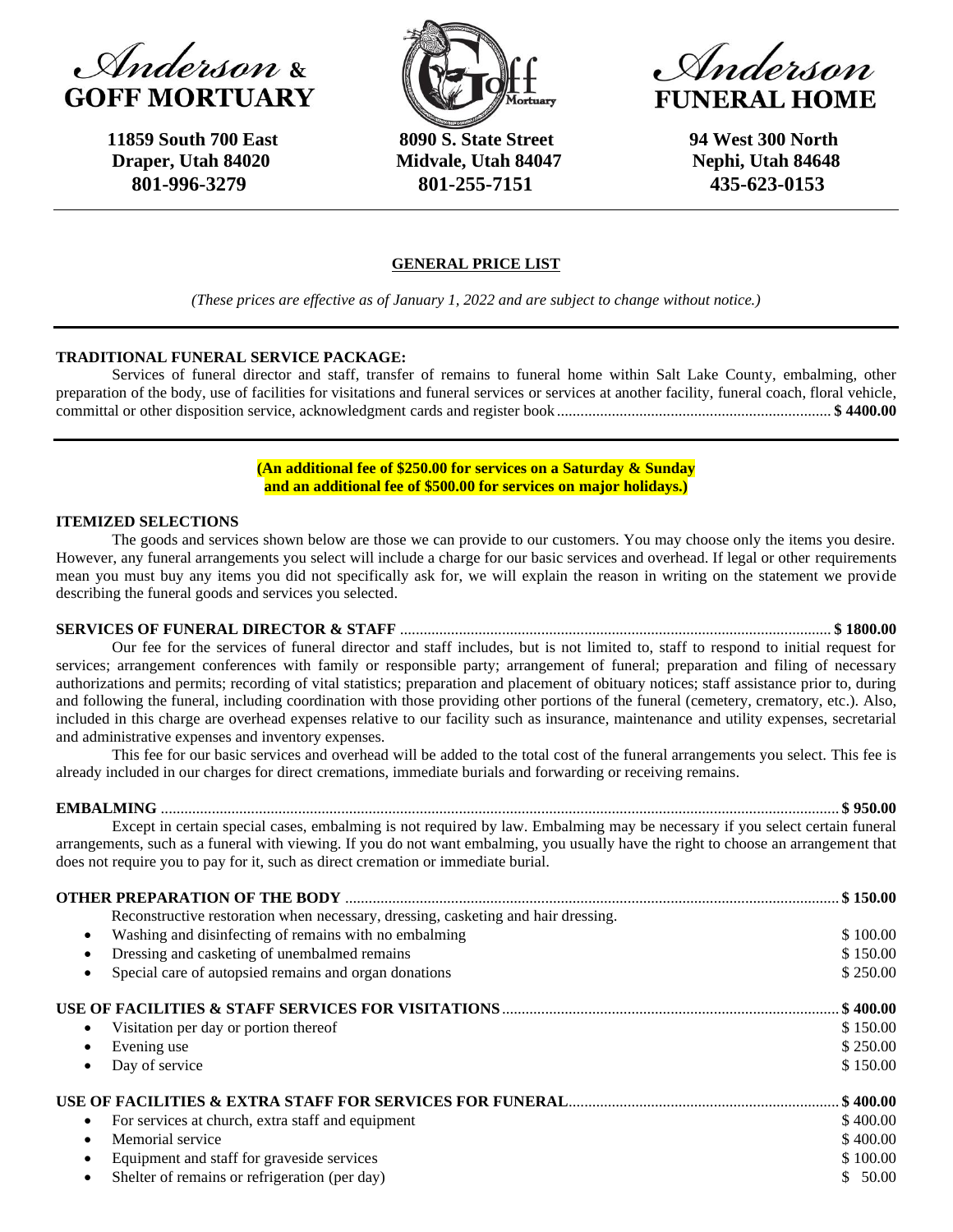| (Add \$2.50 per mile outside of Salt Lake, Davis, Summit, Utah and Juab Counties) |  |
|-----------------------------------------------------------------------------------|--|
|                                                                                   |  |
| (Add \$2.50 per mile outside of Salt Lake, Davis, Summit, Utah and Juab Counties) |  |
|                                                                                   |  |
|                                                                                   |  |
|                                                                                   |  |

**URNS** ....................................................................................................................................................................................**\$ 25.00 & Up**

## **MEMORIAL MERCHANDISE**

# **FORWARDING REMAINS TO ANOTHER MORTUARY**

This charge includes removal of remains, necessary services of staff, embalming, necessary authorizations and permits and local transportation to airport. This charge does not include visitations, rites or ceremonies prior to forwarding the body. The cost of other than local transportation is \$2.50 per mile.

|          | <b>\$1800.00</b> |
|----------|------------------|
|          |                  |
| Air trav | \$250.00         |

## **RECEIVING REMAINS FROM ANOTHER MORTUARY**

| This charge includes temporary shelter of remains, transportation of remains to cemetery and necessary services of staff. This |  |
|--------------------------------------------------------------------------------------------------------------------------------|--|
|                                                                                                                                |  |
|                                                                                                                                |  |
| Our charge for an immediate burial, without any attendant rites or ceremonies, includes removal and shelter of remains,        |  |
| authorizations, local transportation to the cemetery, and necessary services of staff.                                         |  |

**CREMATIONS**....................................................................................................................................................... **\$ 1800.00 - \$ 4400.00** Our charge for a direct cremation without any attendant rites or ceremonies includes removal of remains, local transportation to crematory and necessary services of staff. If you want to arrange a direct cremation, you can use an alternative container.

Alternative containers encase the body and can be made of materials like fiberboard or composition materials (with or without an outside covering). The containers we provide are authorized by the crematory and are made of cardboard or particleboard. • Direct cremation ............................................................................................................................................................ **\$ 1800.00**

Additional charge per hour for staff services and/or use of facilities for partial ceremonies, body donations or other items not included in the above charges....................................................................................................................................................................... **\$ 150.00**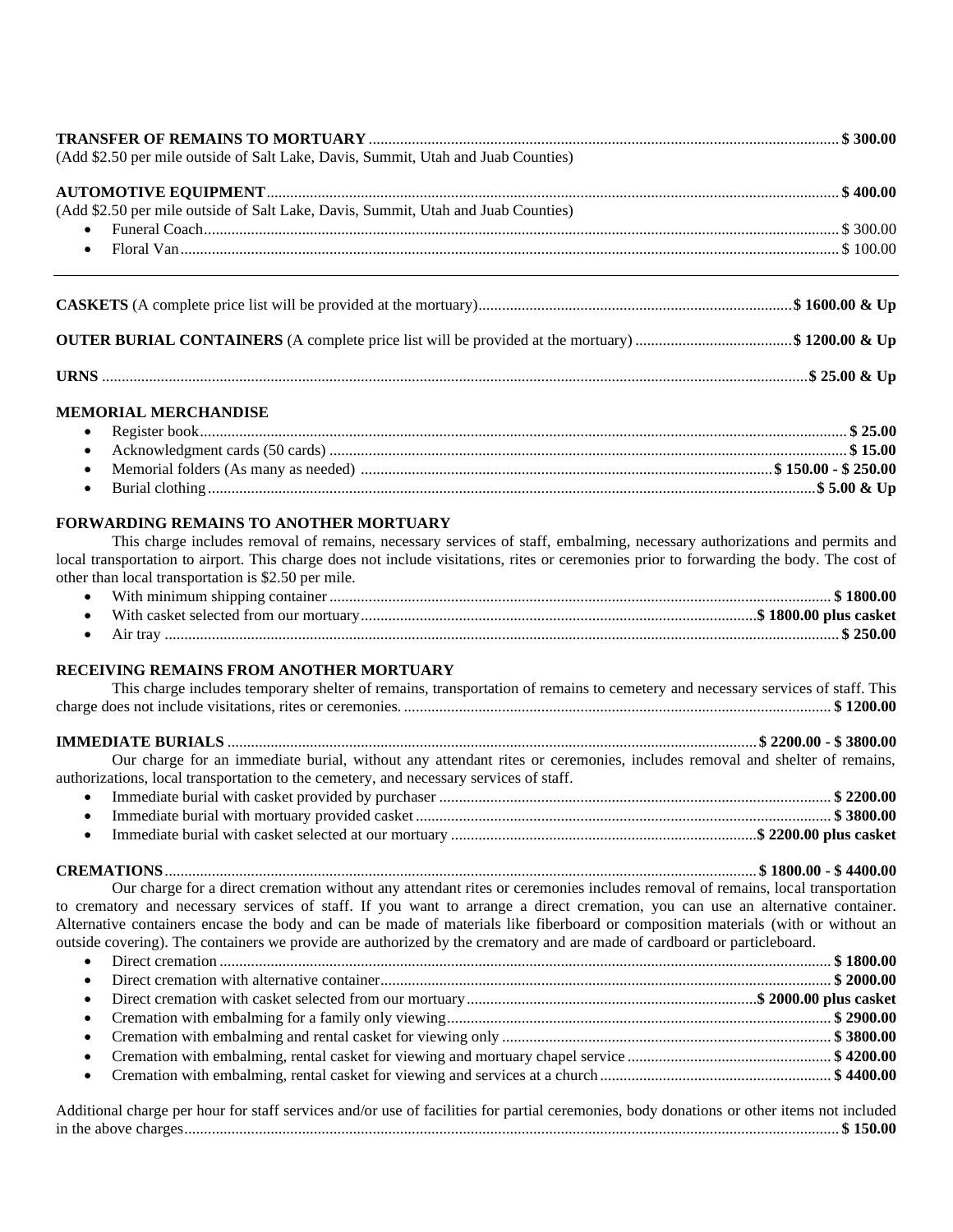

 **11859 South 700 East 8090 S. State Street 94 West 300 North**



 **Draper, Utah 84020 Midvale, Utah 84047 Nephi, Utah 84648 801-996-3279 801-255-7151 435-623-0153**

Miderson **FUNERAL HOME** 

# **CASKET PRICE LIST**

*(These prices are effective as of January 1, 2022 and are subject to change without notice.)*

| $\bullet$ |  |
|-----------|--|
| $\bullet$ |  |
| $\bullet$ |  |
| $\bullet$ |  |
|           |  |
|           |  |
| $\bullet$ |  |
| $\bullet$ |  |
| $\bullet$ |  |
|           |  |
|           |  |
| $\bullet$ |  |
| $\bullet$ |  |

## **DISCLAIMER OF WARRANTIES**

Goff Mortuary, Anderson & Goff Mortuary and Anderson Funeral Home makes no representations or warranties regarding the caskets listed above. The only warranties, expressed or implied, granted in connection with caskets sold are the express written warranties, if any, extended by the manufacturers thereof. Goff Mortuary, Anderson & Goff Mortuary and Anderson Funeral Home hereby expressly disclaims all warranties, expressed or implied, relating to the caskets, including, but not limited to the implied warranties of merchantability and fitness for a particular purpose.